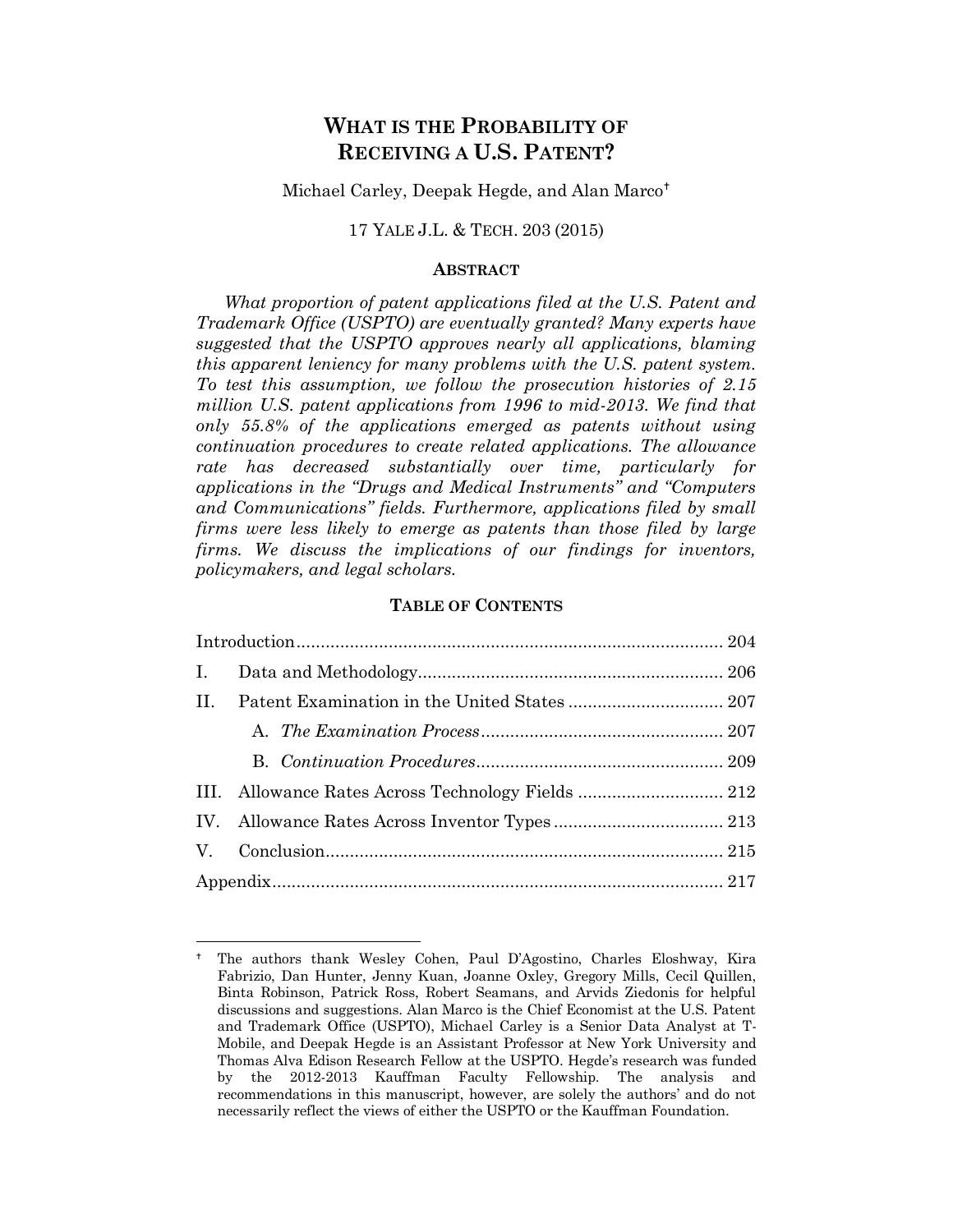#### **INTRODUCTION**

Inventors choose to protect their inventions with patents for a variety of reasons.<sup>1</sup> A key element of inventors' cost-benefit calculus regarding patents is the expectation that their applications will succeed. Unfortunately, there is little information about the historical rates at which the United States Patent and Trademark Office (USPTO) grants patents. This lack of information about the probability of obtaining a patent makes it difficult for inventors to determine the best way to protect their intellectual property.

The absence of systematic evidence on patent allowance rates also skews policy discussions about the patent examination standards employed by the USPTO. Some scholars argue that the USPTO grants patents too easily, pointing to patents like the "Beerbrella" (U.S. Patent #6637447), swinging methods (U.S. Patent #6368227), and a user-operated amusement apparatus for kicking the user's buttocks (U.S. Patent #6293974). These scholars argue that a large number of such frivolous, "rubber-stamped" patents are hindering, rather than promoting, the U.S. innovation system.<sup>2</sup> For example, some entities, often referred to as "patent trolls," allegedly obtain patents with dubious claims solely to extract rents from genuine inventors who may appear to be infringing on the entities' patents. Judge Posner recently opined that "the problem of patent trolls is a function in part of the promiscuity with which the patent office has issued patents."<sup>3</sup>

Despite numerous allegations of USPTO laxity and calls for reforms based on anecdotal observations of silly patents, few studies have attempted to calculate the actual percentage of U.S. patent applications that succeed. The calculation of patent allowance rates, while seemingly simple, is complicated by several aspects of the patent examination process. First, patent applications that are initially rejected after examination can produce "new," closely related applications called "continuations." Continuations are difficult to track, but may ultimately emerge as patents. Second, the USPTO publishes examination outcomes only for granted applications, if filed before November 29, 2000, or for applications pending eighteen

<sup>1</sup> *See, e.g.*, Wesley Cohen et al., *Protecting Their Intellectual Assets: Appropriability Conditions and Why US Manufacturing Firms Patent (or Not)*, (Nat'l Bureau of Econ. Research, Working Paper W7552, 2000).

<sup>2</sup> *See, e.g.*, JAMES BESSEN & MICHAEL J. MEURER, PATENT FAILURE: HOW JUDGES, BUREAUCRATS, AND LAWYERS PUT INNOVATORS AT RISK 3 (2008); ADAM B. JAFFE & JOSH LERNER, INNOVATION AND ITS DISCONTENTS: HOW OUR BROKEN PATENT SYSTEM IS ENDANGERING INNOVATION AND PROGRESS, AND WHAT TO DO ABOUT IT 25-26 (2004); STEPHEN A. MERRILL ET AL., COMMITTEE ON INTELLECTUAL PROPERTY RIGHTS IN THE KNOWLEDGE-BASED ECONOMY, A PATENT SYSTEM FOR THE 21ST CENTURY 52- 55 (2004).

<sup>3</sup> Richard Posner, *Patent Trolls—Posner*, THE BECKER-POSNER BLOG (July 21, 2013, 5:12PM)[, http://www.becker-posner-blog.com/2013/07/patent-trollsposner.html.](http://www.becker-posner-blog.com/2013/07/patent-trollsposner.html)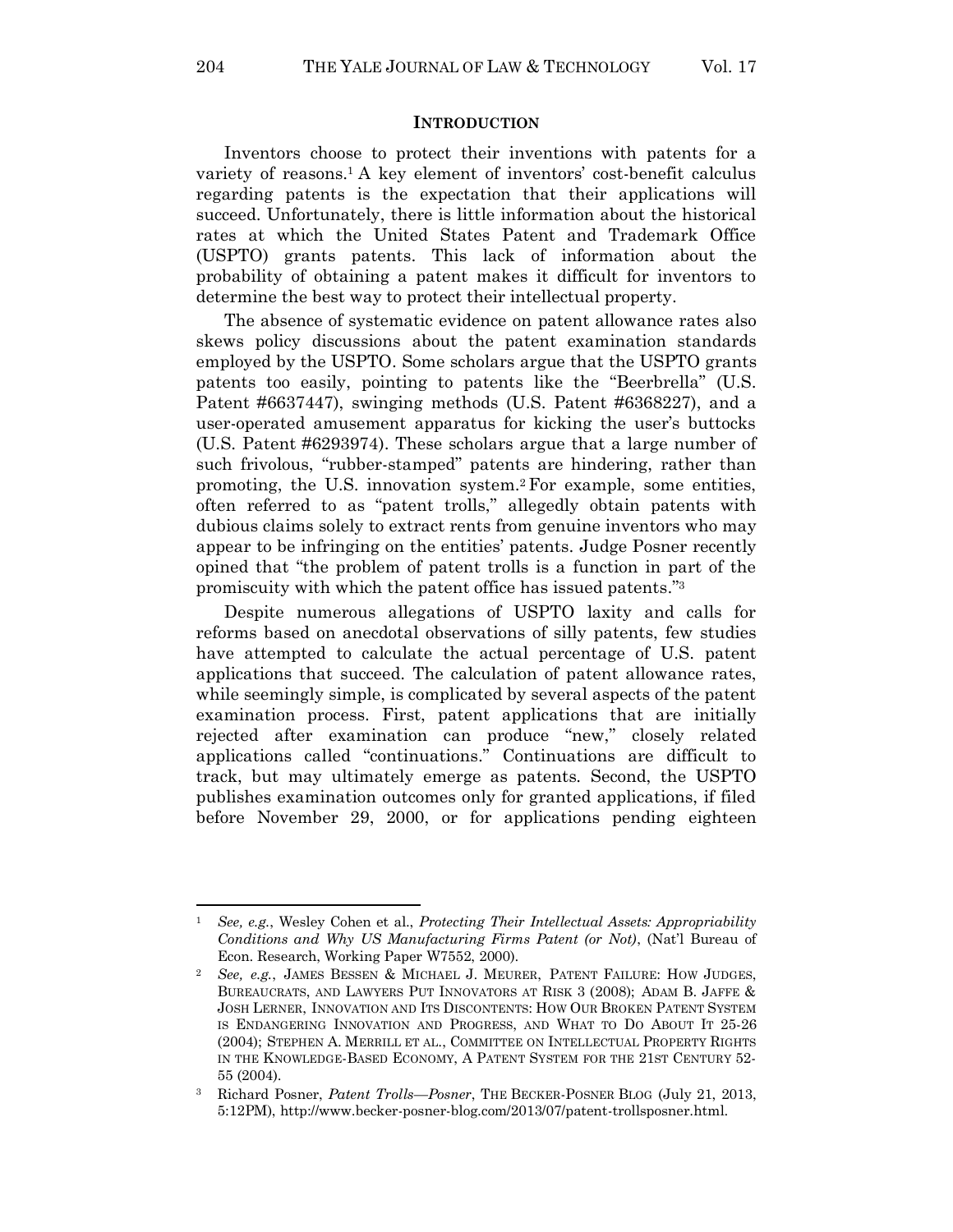months after application date if filed on or after November 29, 2000. 4 Third, applicants alter the claims in their applications during the examination process. The allowance of some patentable claims within an application is not the same as the allowance of an application as it was filed, and this distinction should be taken into account in any discussion of allowance rates, particularly as it pertains to the extent of scrutiny associated with the examination process.

In this study, we address the above challenges by analyzing unique application-level data available internally at the USPTO. The data tracks 2.15 million utility patent applications filed from 1996 to 2005 and examined until June 30, 2013, by which time 99.8% of the progenitor applications had been granted or abandoned. <sup>5</sup> "Progenitor applications" are applications unrelated to any previously filed U.S. patent applications. This allows us to link each progenitor application to related subsequent applications produced by various continuation procedures. We can thereby accurately estimate the probability of allowance without the limitations of previous studies based on partial samples of published applications or exit cohorts.<sup>6</sup>

<span id="page-2-0"></span>In order to capture the complexity of the examination process, we calculate three measures of patent allowance rates: (i) *first-action allowance rate*, the proportion of progenitor applications allowed without further examination; (ii) *progenitor allowance rate* (or simply, allowance rate), the proportion of progenitor applications allowed without any continuation procedure, and (iii) *family allowance rate*, the proportion of progenitor applications that produce at least one patent, including the outcomes of continuation applications that emerge from progenitor applications.

<sup>4</sup> *See* 35 U.S.C. § 122(b)(2)(B) (2012) (describing when applicants can request that applications not be published); Domestic Publication of Foreign Filed Patent Applications of 1999, Pub. L. No. 106-113 § 4502, 113 Stat. 1501 (1999).

<sup>&</sup>lt;sup>5</sup> Since the average patent application pends for four to five years at the USPTO before it is granted, a non-trivial fraction of applications filed after 2005 are still pending, making it impossible to calculate definitive allowance rates for applications filed in the latter years of our sample.

<sup>6</sup> Data on unpublished applications is not made available in order to protect applicants who may abandon their applications prior to the 18-month publication date. If unpublished applications are more likely to be abandoned, then allowance rates based on publicly available data (i.e*.*, published applications) would be biased upwards. *See* Mark A. Lemley & Bhaven Sampat, *Is the Patent Office a Rubber Stamp?*, 58 EMORY L.J. 101, 106-07 (2009) (analyzing a small sample of 9,960 published applications); Cecil D. Quillen, Jr. & Ogden H. Webster, *Continuing Patent Applications and Performance of the U.S. Patent and Trademark Office— Extended*, 12 FED. CIR. B.J. 35, 36-37 (2002) [hereinafter Quillen & Webster, *Continuing Patent Applications*] (noting that data for applications filed before 1980 is not available); Cecil D. Quillen, Jr. & Ogden H. Webster, *Continuing Patent Applications and Performance of the U.S. Patent Office—One More Time*, 18 FED. CIR. B.J. 379 (2009) [hereinafter Quillen & Webster, *One More Time*] (explaining the difficulties associated with linking original applications to their corresponding continuations).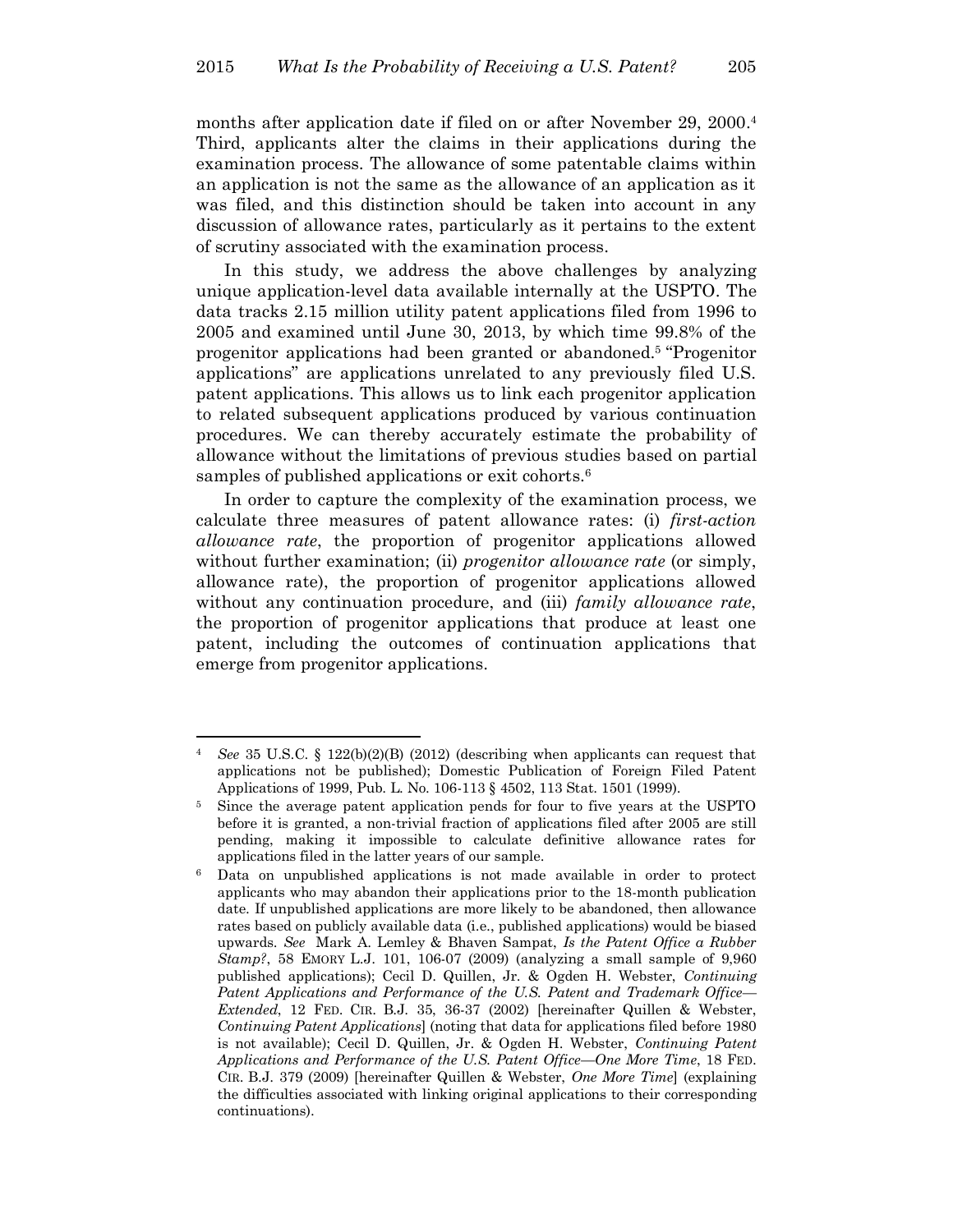#### **I. DATA AND METHODOLOGY**

The data for our analysis are drawn from the USPTO's internal databases, which provide the essential records for the public Patent Application and Information Retrieval (PAIR) system. These internal databases include information on the prosecution histories of every published patent application filed at the USPTO, including application filing dates, pending application status, and continuation applications. The USPTO publishes examination outcomes through its PAIR system for applications pending 18 months after application date, if filed on or after November 29, 2000, with exceptions made for applications that are filed with a non-publication request. <sup>7</sup> The chief advantage of this internal data is that it permits us to observe the patent prosecution histories of applications filed at the USPTO before November 29, 2000, as well as those of unpublished applications filed after this date. We refined our sample population of all patent applications filed at the USPTO after January 01, 1996 to retain only utility patent applications.

We then tracked the allowances, abandonments, and continuations for all progenitor applications that entered patent examination for the first time during 1996-2005. For most applications, we did not observe the final examination outcome until four to five years after the filing date. Our choice of 2005 as the last cohort year limits the number of applications still pending as of June 30, 2013 in our study to 18,270 (less than 1% of the 2.15 million applications), thereby minimizing censoring errors.

We identified certain application characteristics based on the information contained in USPTO internal guidelines as well as other publicly available sources. First, we determined the application origin (U.S. or foreign) based on the address of the first named inventor on each application. We then determined if the application was filed by a "large" or "small" entity based on USPTO information about the fees paid by the applicants at the time of filing. <sup>8</sup> Finally, we used the National Bureau of Economics Research (NBER) classification scheme to aggregate the more than five hundred USPTO technology classes into six broad technology fields (Chemical; Drugs and Medical; Electrical and Electronics; Computers and Communications; Mechanical; and a miscellaneous "Other") for ease of discussion.<sup>9</sup>

<sup>7</sup> *See* 35 U.S.C. § 122 (2012). For an analysis of the percentage of inventors who file non-publication requests, see Stuart Graham & Deepak Hegde, *Disclosing Patents' Secrets*, SCIENCE, Jan. 16, 2015, at 236-237.

<sup>&</sup>lt;sup>8</sup> Small entities, defined as those with five hundred or fewer employees, qualify for a discount on patent application fees.

<sup>9</sup> *See* Bronwyn H. Hall, Adam B. Jaffe & Manuel Trajtenberg, The NBER Patent Citations Data File: Lessons, Insights (Nat'l Bureau of Econ. Research, Working Paper W8498, 2001), *available at* [http://www.nber.org/papers/w8498.pdf.](http://www.nber.org/papers/w8498.pdf)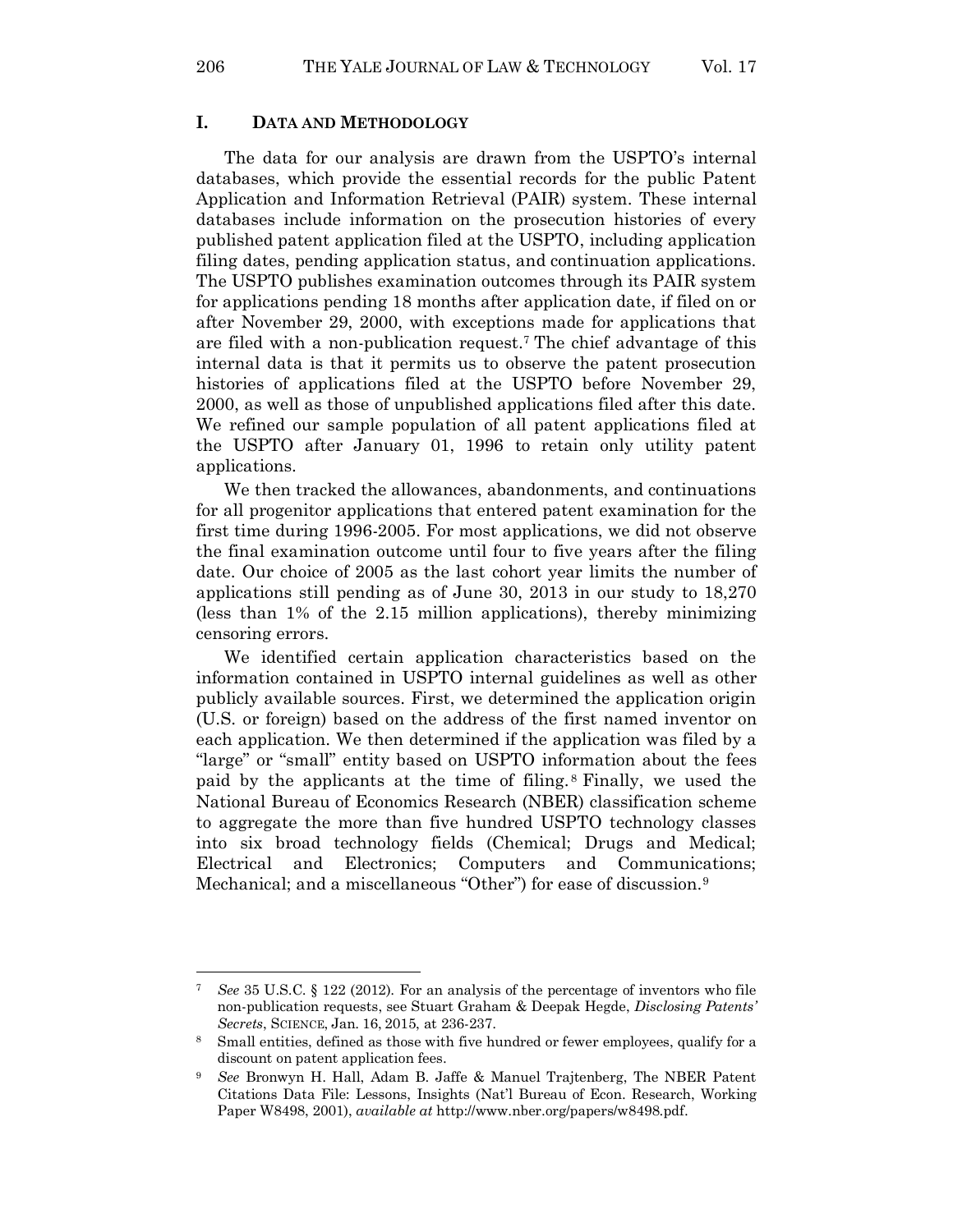#### **II. PATENT EXAMINATION IN THE UNITED STATES**

#### A. *The Examination Process*

We simplify our description of the patent examination process to discuss only events relevant to our objective.<sup>10</sup> Accordingly, Figure 1 presents a stylized version of the patent examination process using data from the 1996-2005 filing cohorts of progenitor applications. Each application is queued for examination and then docketed to an examiner. Incomplete or unpaid applications are considered abandoned and are not docketed to an examiner. The first substantive examination of the application is called the "first action on the merits" (or simply "first action"). The first action includes a search report listing relevant prior art that supports the examiner's decision of either allowance or non-final rejection. The USPTO allowed 11.4% of the progenitor applications at first action and delivered a non-final rejection decision for 86.4% of the applications, with the remaining 2.3% abandoned prior to a first action decision. The Office allowed 36.1% of the progenitor applications after one or more rounds of amendments and negotiations with the examiner, while 14.5% were abandoned between non-final and final rejection. The remaining 38.7% of progenitor applications received a final rejection.

*[Figure 1 on next page]*

<sup>&</sup>lt;sup>10</sup> The USPTO's official utility patent application filing guide provides a more comprehensive description of the rules and procedures. *See Nonprovisional (Utility) Patent Application Filing Guide*, U.S. PATENT & TRADEMARK OFFICE, <http://www.uspto.gov/patents/resources/types/utility.jsp> (last updated Jan., 2014).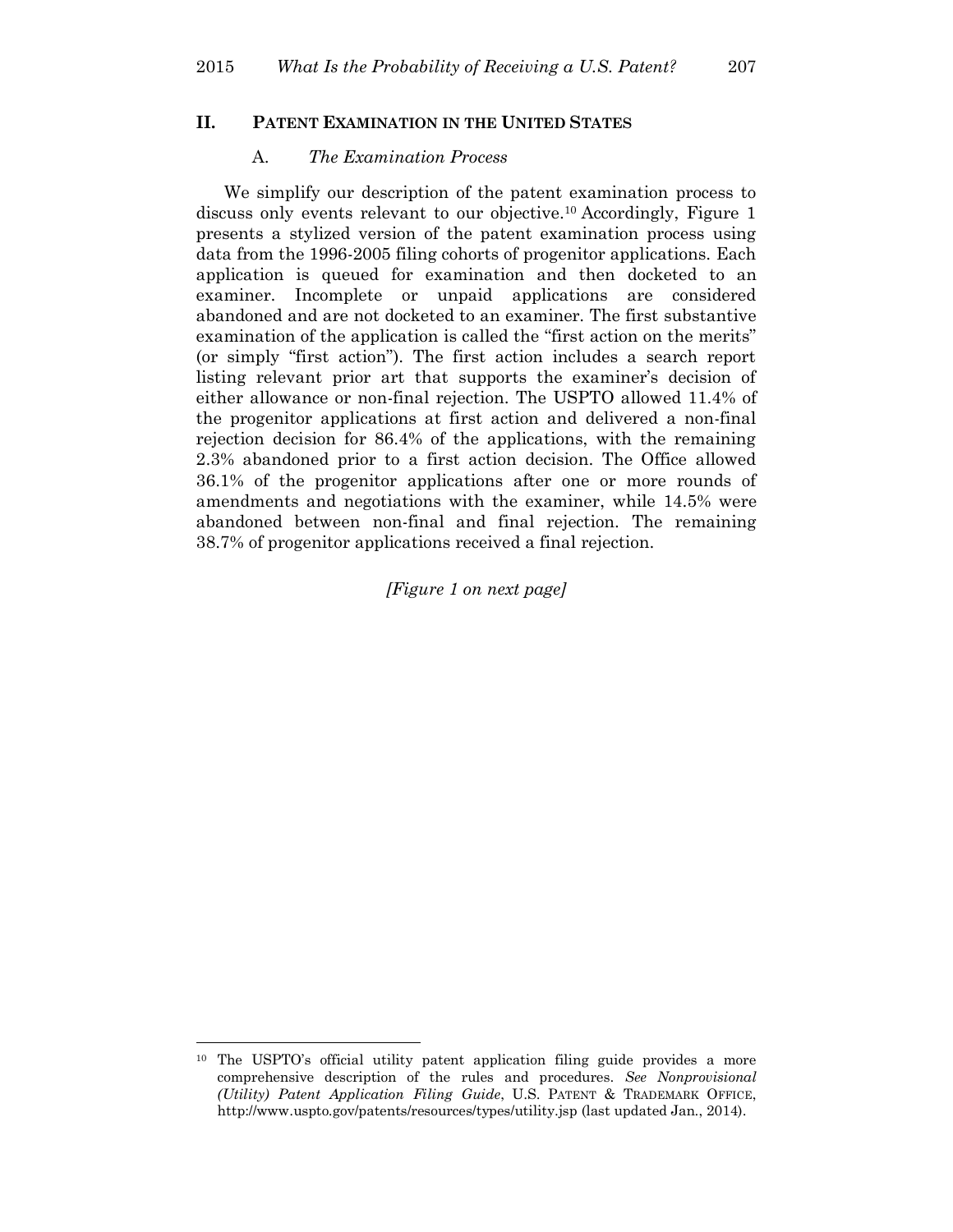

**Figure 1: The U.S. Patent Examination Process**

Figure 1 shows a simplified representation of the U.S. patent examination process. It also shows the key intermediate and final outcomes, as of June 30, 2013, for the 2.15 million applications filed for the first time ("progenitor" applications) between 1996 and 2005. The percentage indicated at each transition state reflects the percentage of the total progenitor applications that reached the state. *First-action allowance rate* refers to the proportion of progenitor applications that were allowed without amendment; *Progenitor allowance rate* refers to the proportion of progenitor applications that were eventually allowed and patented without continuation processes; *Family allowance rate* refers to the proportion of progenitor applications that produced at least one patent, including the allowances of continuation applications that emerged from the progenitors. Abandonments and allowances may not sum to 100% due to rounding.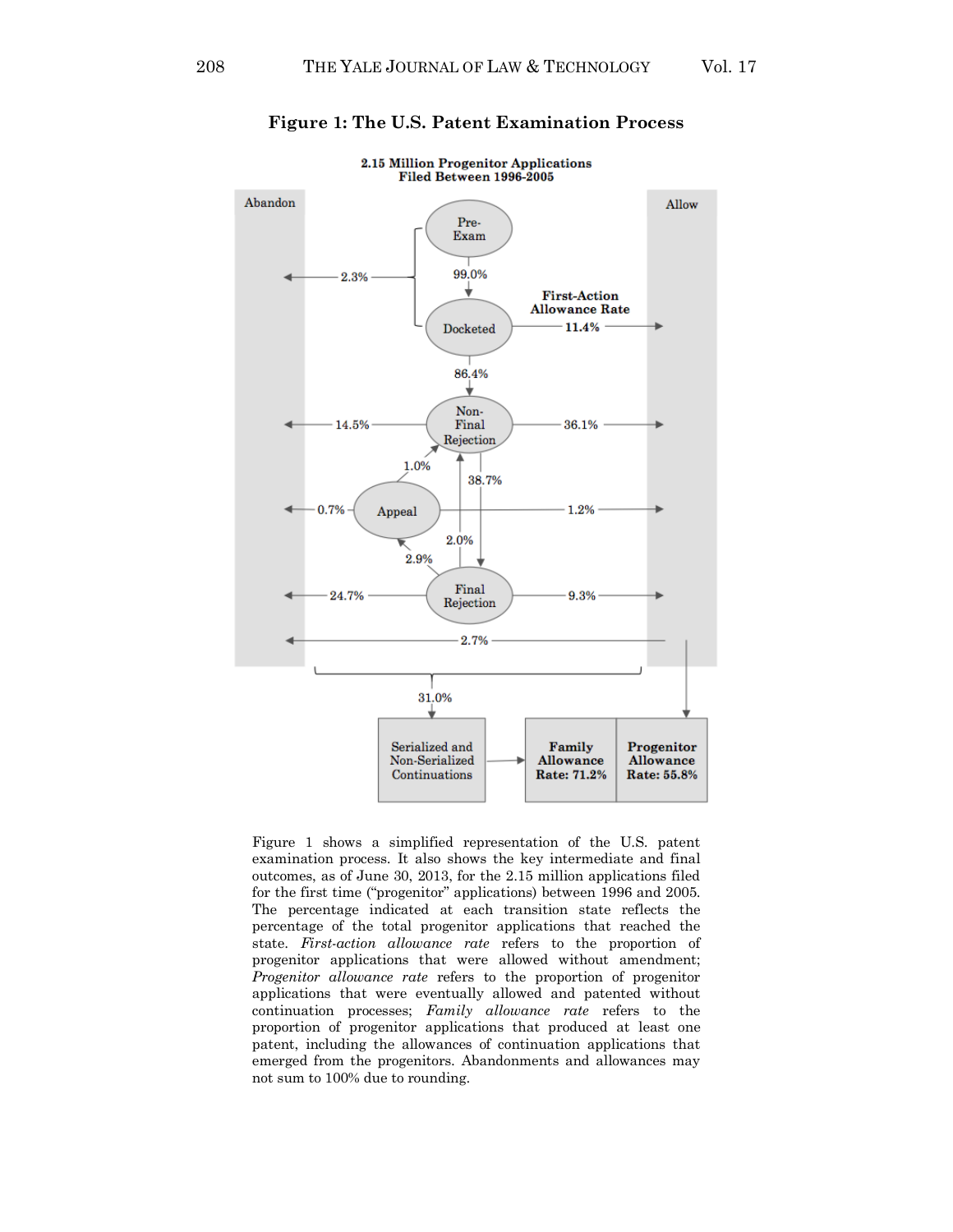For most applications, therefore, patent prosecution ends with patent issue or with abandonment. Applications are considered abandoned if the applicant does not respond to the examiner's decision by the stipulated deadlines or if the applicant expressly requests abandonment. Applicants can, however, continue to submit amended applications even after receiving a final rejection. Of applications that received a final rejection, 9.3% were subsequently allowed after further amendments. Applicants can also formally appeal a final rejection to the Board of Patent Appeals and Interferences. Accordingly, 7.5% of final rejections were subject to appeals, 41.4% of which resulted in allowances. Overall, 55.8% of progenitor applications filed between 1996 and 2005 and examined before mid-2013 emerged as patents without the use of continuation procedures.

#### B. *Continuation Procedures*

 $\overline{a}$ 

Applicants can continue prosecution after receiving a final rejection through various continuation procedures. Some scholars have blamed continuation procedures for abuses of the patent system such as submarine patents (patents that are intentionally delayed from publication and issue by the applicant for a long time), long pending patent applications, and low-quality patents; <sup>11</sup> others have pointed out that continuation procedures enable applicants to update pending applications.<sup>12</sup>

Thirty-one percent of progenitor applications utilized at least one continuation procedure. Continuation procedures fall into two broad categories: non-serialized and serialized. <sup>13</sup> Non-serialized continuations do not receive a new serial number and are immediately docketed to the same examiner that prosecuted the progenitor; the progenitor application is then considered abandoned. Requests for Continued Examination (RCEs) are by far the most common type of non-serialized continuations, and applicants may file an RCE multiple times during prosecution.<sup>14</sup> At least one RCE was filed by 19.5% of all applicants, and 38.7% of applicants that received a non-final rejection

<sup>11</sup> *See* Mark A. Lemley & Kimberley A. Moore, *Ending Abuse of Patent Continuations*, 84 B.U. L. REV. 63, 74-76 (2004).

<sup>12</sup> *See* Deepak Hegde et al., *Pioneering Inventors or Thicket*‐*Builders: Which Firms Use Continuations in Patenting?*, 55 MGMT. SCIENCE 1214, 1224-25 (2009).

<sup>&</sup>lt;sup>13</sup> Serialized continuations can be exercised at any point during patent examination. Non-serialized continuations may only be used after particular events in prosecution, typically after final rejection.

<sup>&</sup>lt;sup>14</sup> There have been several incarnations of non-serialized continuations, including Continued Prosecution Applications (CPAs), Rule 129 continuations (R129s), and File Wrapper Continuations (FWCs). The most recent incarnation (and by far the most prevalent) is the Request for Continued Examination (RCE). Throughout this section, we refer collectively to all of these non-serialized continuations as RCEs. Until November 2009, RCEs were put on the "amended docket," which meant that the examiner had to respond within two months. Since that time, RCEs have gone on the "special new docket," meaning that the examiner has more discretion as to when to respond (similar to newly docketed applications).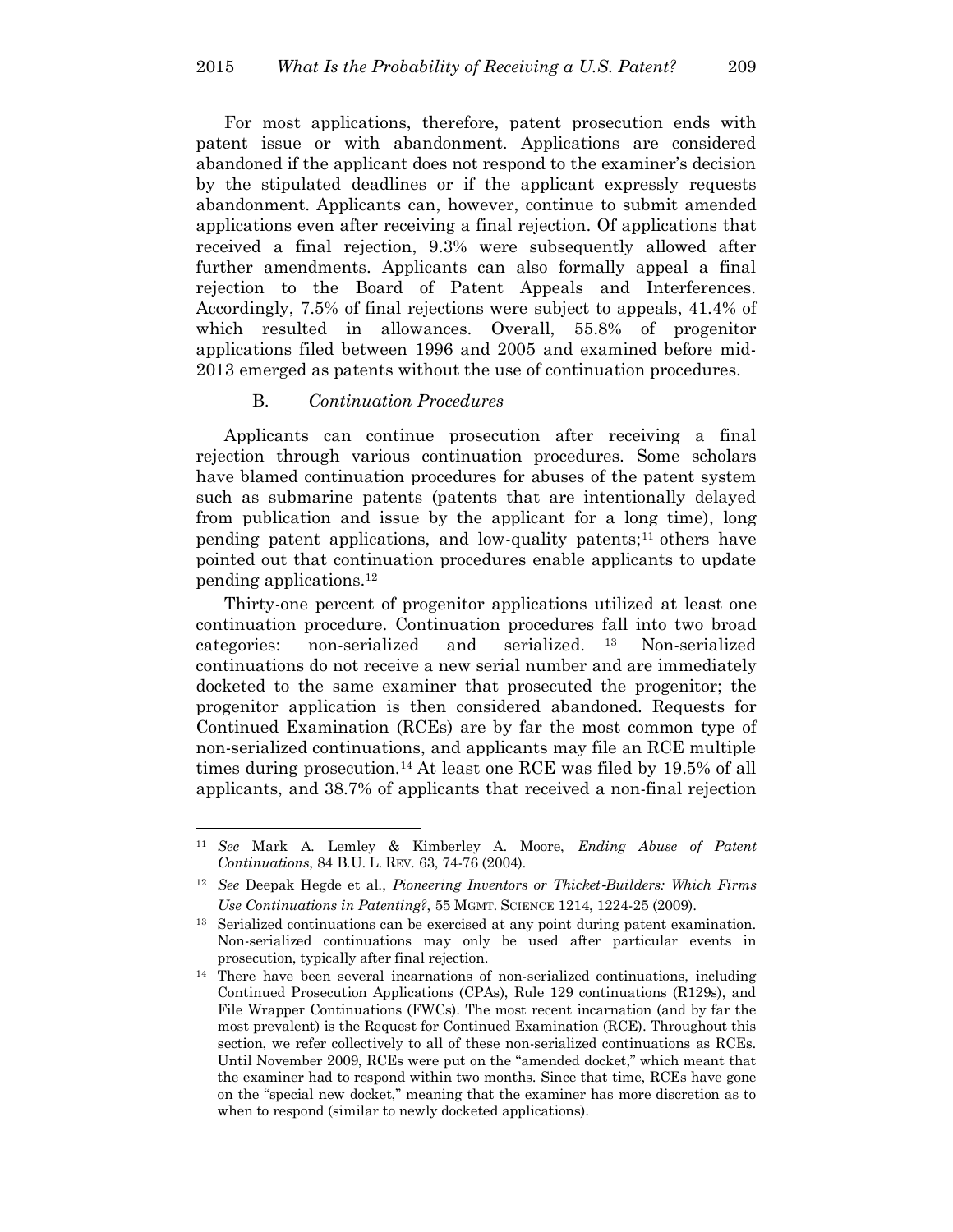filed an RCE. If one includes allowances of non-serialized continuation applications, the allowance rate jumps from 55.8% to 69.2%.

In contrast to non-serialized continuations, serialized continuations are treated as new applications. They receive new serial numbers and are docketed to examiners based on the classification of the new application. There are three types of serialized continuations: continuation (CON), continuation-in-part (CIP), and divisional (DIV). A simple continuation of a parent application enables applicants to receive the benefit of the parent's priority date, so long as the CON is limited to the specification described in the parent application. Continuations-in-part allow applicants to introduce new subject matter to an existing application. Divisional applications allow applicants to separate claimed inventions when two or more distinct inventions are claimed in the same application. Serialized continuations, with the exception of new matter added in CIPs, receive the priority date of the progenitor application if the progenitor is pending when the serialized continuation is filed. The progenitor does not have to be abandoned, so both applications may proceed through the examination process in parallel. As a result, one progenitor application can produce a chain of serialized continuations resulting in multiple patents, which complicates the calculation of progenitor allowance rates. As of June 30, 2013, 15.8% of progenitor applications resulted in at least one serialized continuation. Overall, 71.2% of progenitor applications resulted in at least one patent after counting allowance of continuation applications.

Figure 2 plots the three allowance rates by progenitor cohort year. The figure shows that the probability of allowance is substantially lower for the more recent cohorts of applications. The striking decline in both first-action allowance rates and progenitor allowance rates is unlikely to be due to censoring, since the mean pendency between application date and first-action date was 21.1 months and mean pendency between application date and disposal date was 29.1 months. Although less than 1% of the progenitor applications in our study were pending as of June 30, 2013, a larger proportion of abandoned progenitors have pending continuation applications, which potentially biases our family allowance rates downward for later years. We account for this by calculating the maximum possible family allowance rate that would occur if all pending applications were to eventually issue. Dashed lines in Figure 2 represent maximum allowance rates. This correction demonstrates that the average family allowance rate for our cohorts could be at most 72.3% (as compared to the rate of 71.2% based on disposals observed to date), so the decline in allowance rates between 1996-2005 remains quite robust.<sup>15</sup>

<sup>&</sup>lt;sup>15</sup> The effect of censoring is more pronounced for more recent cohorts and increased sharply after 2005, thus validating 2005 as the cut-off year for our study. Figure A1 of the Supplementary Appendix presents the lower and upper bounds for each of the three allowance rates for 1991 to 2010. As the window between filing and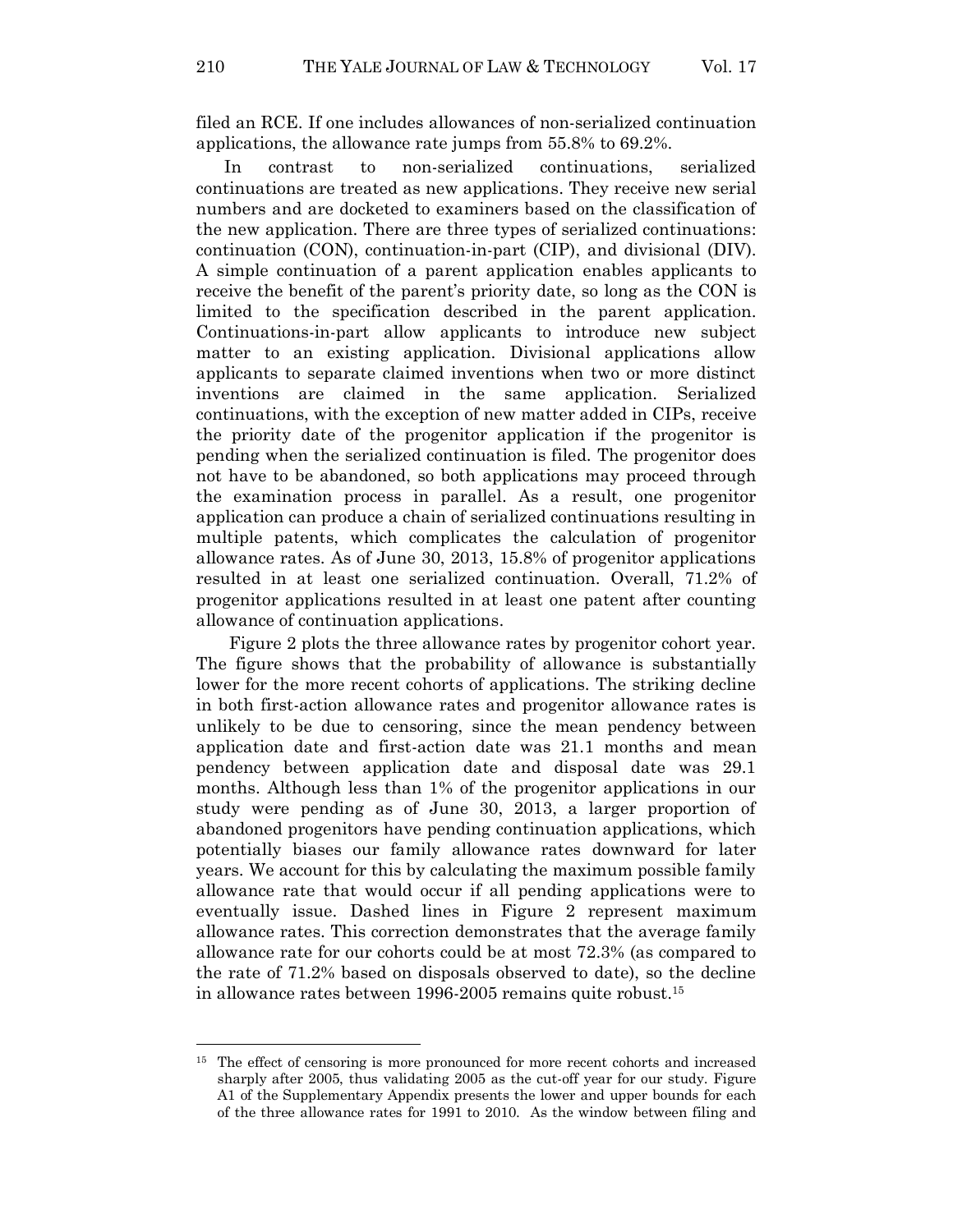

**Figure 2: Trends in Allowance Rates for Applications Filed from 1996-2005 and Examined Before Mid-2013**

Figure 2 shows trends in the three types of allowance rates for applications filed at the USPTO for the first time between 1996 and 2005 and examined before June 30, 2013. Of the 2.15 million applications, 18,270 were pending as of June 30, 2013; the dotted lines (for the first-action allowance rate and the progenitor allowance rate) represent the corresponding rates if all pending applications are, in fact, allowed. These dotted lines represent the highest possible allowance rates. For progenitor applications that produced pending continuation applications, we assume that every pending continuation application will eventually be allowed. The dashed line represents the highest possible allowance rate.

Why did allowance rates decline between 1996 and 2005? Although proving causation is difficult, our interviews with patent experts at the USPTO suggested at least three plausible explanations for the decline. First, the financial market bust in March 2000 and the resulting financial constraints may have forced some inventors to abandon applications at a higher frequency than during "normal" times. Second, the USPTO introduced several procedures in 2000 that increased scrutiny of patent applications (for example, the "second pair of eyes" system, subjecting certain applications to mandatory assessment by more than one examiner before allowing them), which may have decreased the probability of patent allowance. Finally, the number of pending applications, as well as the lengths of first-action

observation shrinks, the observed allowance rates falls to 0% and the hypothetical maximum for each allowance rate approaches 100%.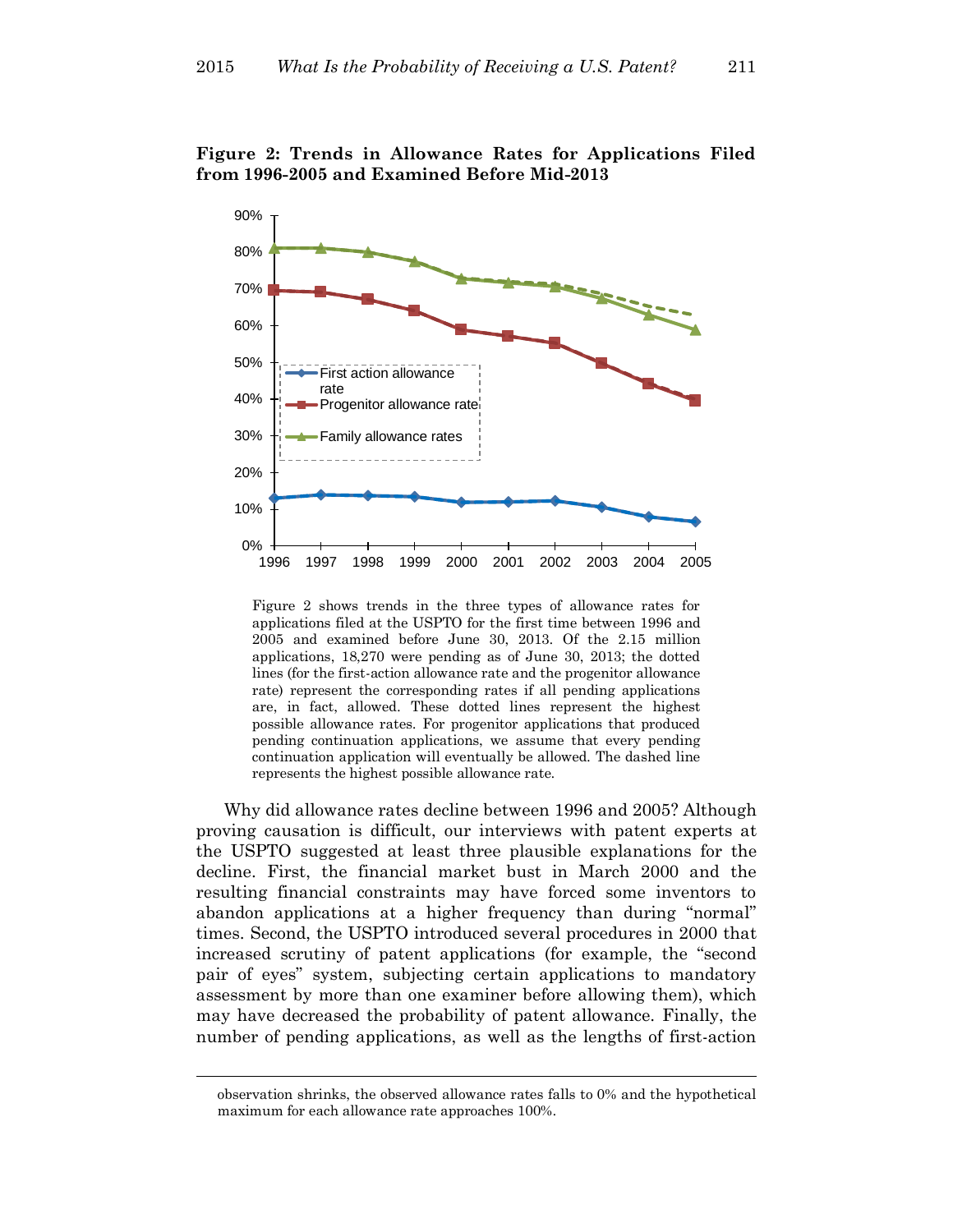and total pendency steadily increased during the period of our study. Longer pendency periods have been correlated with more abandonment, <sup>16</sup> thus lowering the observed allowance rates. <sup>17</sup> Of course, establishing causation or teasing out the relative contributions of the above three factors to changes in allowance rates is difficult, and future research should separate out the effects of changes in USPTO practices from changes in the frequency of abandonment.

### **III. ALLOWANCE RATES ACROSS TECHNOLOGY FIELDS**

It is well known that patent value varies across industries. Inventors in discrete-product industries, such as the chemical and pharmaceutical industries, tend to use patents to preclude imitation by rivals, while those in complex product industries, such as the electronics and computers industries, amass patents to enhance bargaining power in cross-licensing negotiations. <sup>18</sup> As a result, inventors in different industries appear to pursue different strategies during the patent examination process. Additionally, judicial decisions affect the standards of patentability for some technological fields, while leaving the standards unchanged for others.<sup>19</sup>

Figure 3 displays the patent allowance rates for the patenttechnology categories created by Bronwyn H. Hall, Adam B. Jaffe and Manuel Trajtenberg.<sup>20</sup> Applications in Drugs and Medical Instruments have the lowest average allowance rate of 42.8%, while applications in the Electrical and Electronics sectors enjoy the highest allowance rate of 66.6%. Applicants appear to use continuation procedures more in sectors with lower allowance rates; for example, 44.1% of the progenitor applications in the Drugs and Medical sector used at least one of the continuation procedures.<sup>21</sup> The decline in allowance rates is

<sup>16</sup> *See* BENJAMIN MITRA-KAHN ET AL., UK INTELLECTUAL PROP. OFFICE & U.S. PATENT & TRADEMARK OFFICE, PATENT BACKLOGS, INVENTORIES, AND PENDENCY: AN INTERNATIONAL FRAMEWORK 70-90 (2013), [http://www.ipo.gov.uk/ipresearch](http://www.ipo.gov.uk/ipresearch-uspatlog-201306.pdf)[uspatlog-201306.pdf.](http://www.ipo.gov.uk/ipresearch-uspatlog-201306.pdf)

<sup>&</sup>lt;sup>17</sup> Table A1 of the Supplementary Appendix presents the correlation between our allowance rate measures and the percent change in GDP from the previous year, the number of applications pending in the year of filing, and the total pendency for applications disposed in the year of filing. All three allowance rates are strongly negatively correlated with pendency and the number of pending applications. They are moderately positively correlated with the percent change in GDP.

<sup>18</sup> *See, e.g.*, Bronwyn H. Hall & Rosemarie Ham Ziedonis, *The Patent Paradox Revisited: An Empirical Study of Patenting in the US Semiconductor Industry, 1979–1995*, 32 RAND J. ECON. 101, 107 (2001).

<sup>19</sup> Ass'n for Molecular Pathology v. Myriad Genetics, Inc., 133 S.Ct. 1207 (2013); State Street Bank & Trust Co. v. Signature Fin. Group, 149 F.3d 1368 (Fed. Cir. 1998).

<sup>20</sup> *See generally* Hall et al., *supra* note 9. Hall, Jaffe, and Trajtenberg map U.S. Patent Classifications (USPC) to six technology categories for issued utility patent applications. *Id.* at 12-13, 41-42. We apply their mapping to all progenitor applications in our dataset to treat abandoned and issued applications similarly. Continuation applications are assigned to the same technology category as the progenitor application.

<sup>21</sup> *See* Table A3 of the Supplementary Appendix.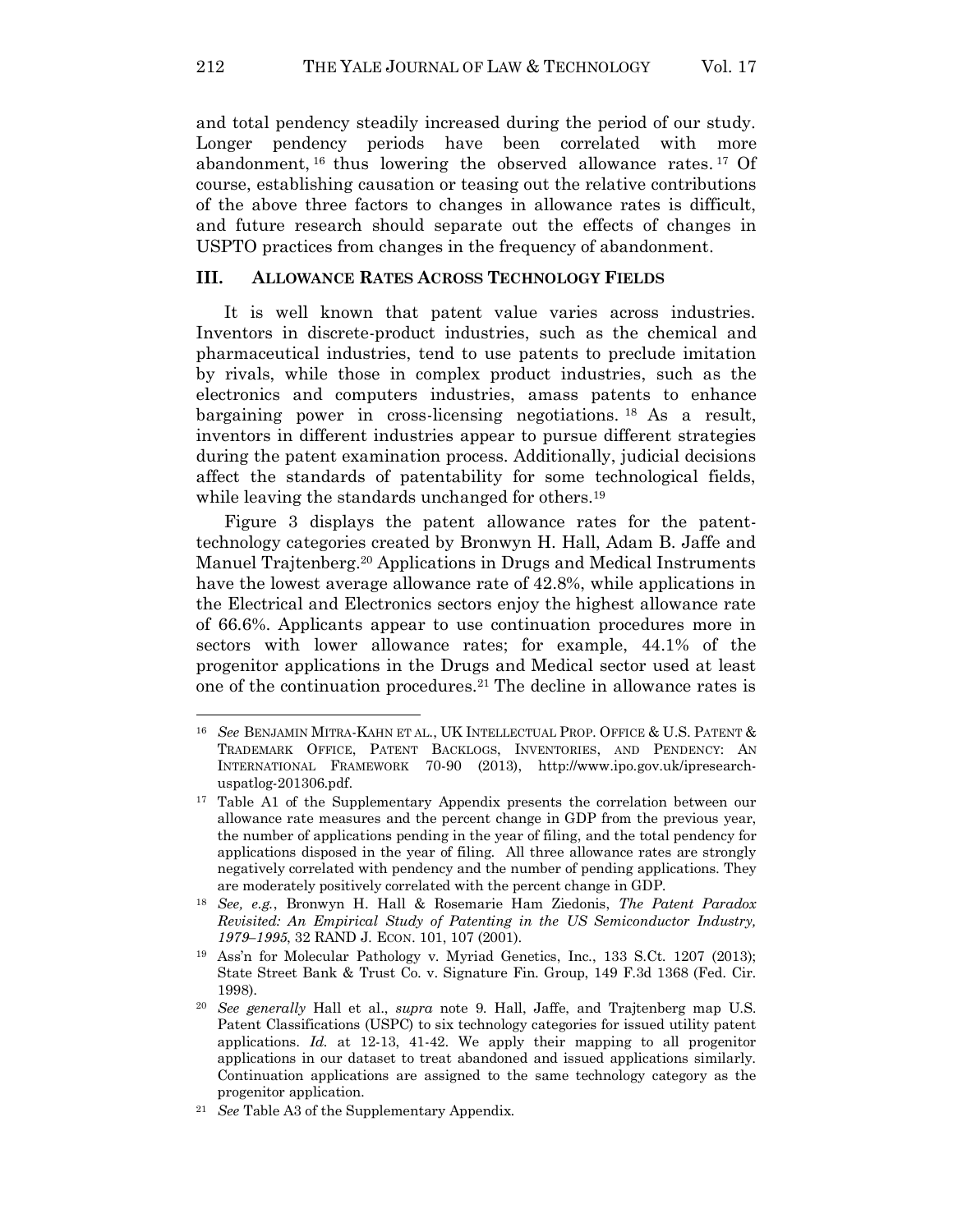particularly striking for Drugs and Medical Instrument patents and Computers and Communication patents. In these sectors, both firstaction allowance rate and progenitor allowance rates declined by more than 50%.<sup>22</sup>

## **Figure 3: Allowance Rates by Technology Field (for Patent Applications Filed 1996-2005 and Examined Before Mid-2013)**



Figure 3 shows the three types of allowance rates across the six NBER patent-technology fields for applications filed at the USPTO for the first time between 1996 and 2005 and examined before mid-2013.

### **IV. ALLOWANCE RATES ACROSS INVENTOR TYPES**

 $\overline{a}$ 

Does the patent allowance rate differ for different applicant types, such as small or foreign inventors? To answer this, we identified applications as originating from foreign inventors if the primary inventor on the application was located abroad, and defined small inventors as those that qualified for the USPTO's small-entity discounts on application fees. Large foreign inventors accounted for 39% of the progenitor applications, large U.S. inventors for 31.1%, small foreign inventors for 9.6%, and small U.S. inventors for 20.1%.

<sup>22</sup> Figures A2-A4 of the Appendix compare sectorial trends for the three allowance rates.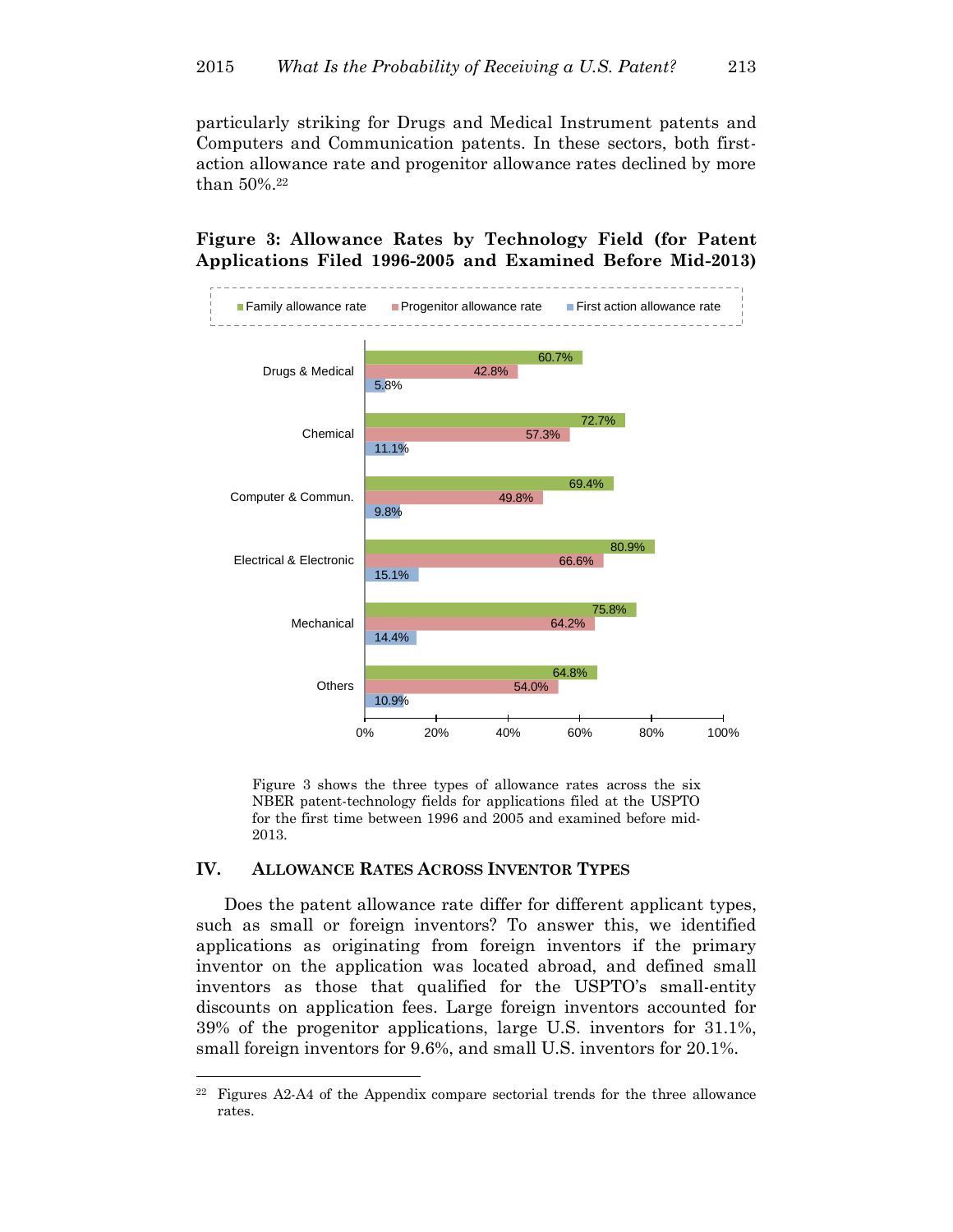214 THE YALE JOURNAL OF LAW & TECHNOLOGY Vol. 17

Figure 4 reveals that large foreign inventors enjoy the highest progenitor and family allowance rates (60.5% and 77% respectively), followed by large U.S. inventors (57% and 75.2%). Small U.S. inventors have the lowest allowance rates, particularly with respect to family allowance rate. Foreign applicants and small inventors are less likely to use continuation applications.<sup>23</sup> The differences in allowance rates across applicant types appear more substantial in some fields (such as Computers and Communications) than others.<sup>24</sup> The decline in first-action allowance rates and progenitor allowance rates appears pronounced for U.S. inventors, both large and small. 25

## **Figure 4: Allowance Rates by Inventor Type (for Patent Applications Filed from 1996-2005 and Examined Before Mid-2013)**



Figure 4 shows the three types of allowance rates across the four inventor types for applications filed at the USPTO for the first time between 1996 and 2005 and examined before mid-2013.

These numbers should be interpreted with caution. Lower allowance rates for small U.S. applicants could reflect higher propensity for abandonment or differences in the nature of subject

<sup>23</sup> Table A4 of the Supplementary Appendix reports the percentage of progenitor applications that used the different types of continuations by applicant type.

<sup>24</sup> Table A5 of the Supplementary Appendix reports the allowance rates for the different applicant types across technology fields.

<sup>25</sup> Figures A5-A7 of the Supplementary Appendix present trends for the three types of allowance rates by applicant type.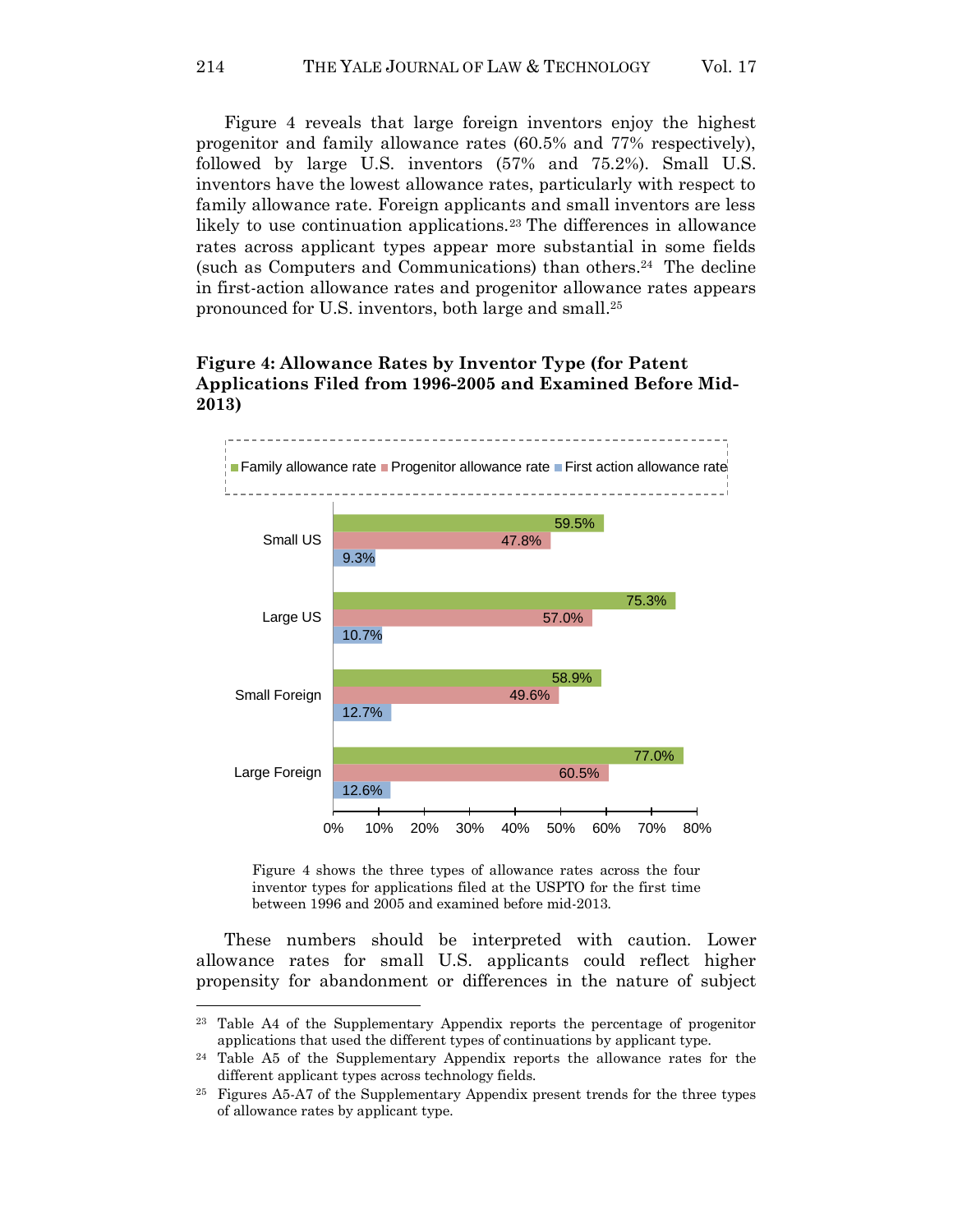matter claimed in the applications. Similarly, large foreign inventors may enjoy higher allowance rates because they seek protection in the United States for only their most important inventions, or because they are more likely to have access to the necessary legal and financial resources.

### **V. CONCLUSION**

 $\overline{a}$ 

Our analysis of U.S. patent applications filed between 1996 and 2005 and examined through mid-2013 counters the popular belief that the USPTO allows nearly all applications to emerge as patents. We find that the first-action allowance rate for patent applications is only 11.4%, and the progenitor allowance rate is similarly low at 55.8%. The family allowance rate, which accounts for continuations of progenitor applications, is 71.2%. Furthermore, we find that the probability that a patent will issue has declined over time, dropping from 70% for the 1996 cohort to 40% for the 2005 cohort (even accounting for censoring issues as shown in Figure A1). Applications in the "Drugs and Medical Instruments" field are least likely to be successful, with allowance rates declining sharply during the period of our study, while applications in the "Electrical and Electronics" field are most likely to be successful. Regardless of technology category, however, allowance rates are lower for small inventors.

What are the policy implications of these findings? Many scholars have interpreted allowance rates, typically incorrectly calculated, to reflect examination quality alone and have argued that high allowance rates indicate low examination quality.<sup>26</sup> Our findings challenge the popular belief that allowance rates are close to 100%, and based on our calculated allowance rates, we find no evidence that the USPTO is becoming more lenient in granting patents. To the extent that some inventors invest in patent applications based on likelihood of success, our findings help correct misperceptions and enable more informed decisions about investments.

Our finding that patent applications filed by small inventors and those seeking to protect biomedical technologies were systematically less likely to emerge as patents, particularly in more recent years, is quite striking. Are small inventors' applications less likely to emerge as patents because they are more likely to file frivolous applications, or because they are more constrained in accessing the legal and financial resources required to prosecute their applications? Similarly, are patents in the biomedical fields less likely to issue because applications in these fields increasingly seek protection for less novel subject matter? Or are the changes driven by changes in the strategies of either patent applicants or examination-related policies at the USPTO? Answering these questions will help pinpoint the causes behind the substantial variation in patent allowance rates, and is the

<sup>26</sup> *See*, *e.g.*, Quillen & Webster, *Continuing Patent Applications*, *supra* note [6;](#page-2-0) Quillen & Webster, *One More Time*, *supra* not[e 6.](#page-2-0)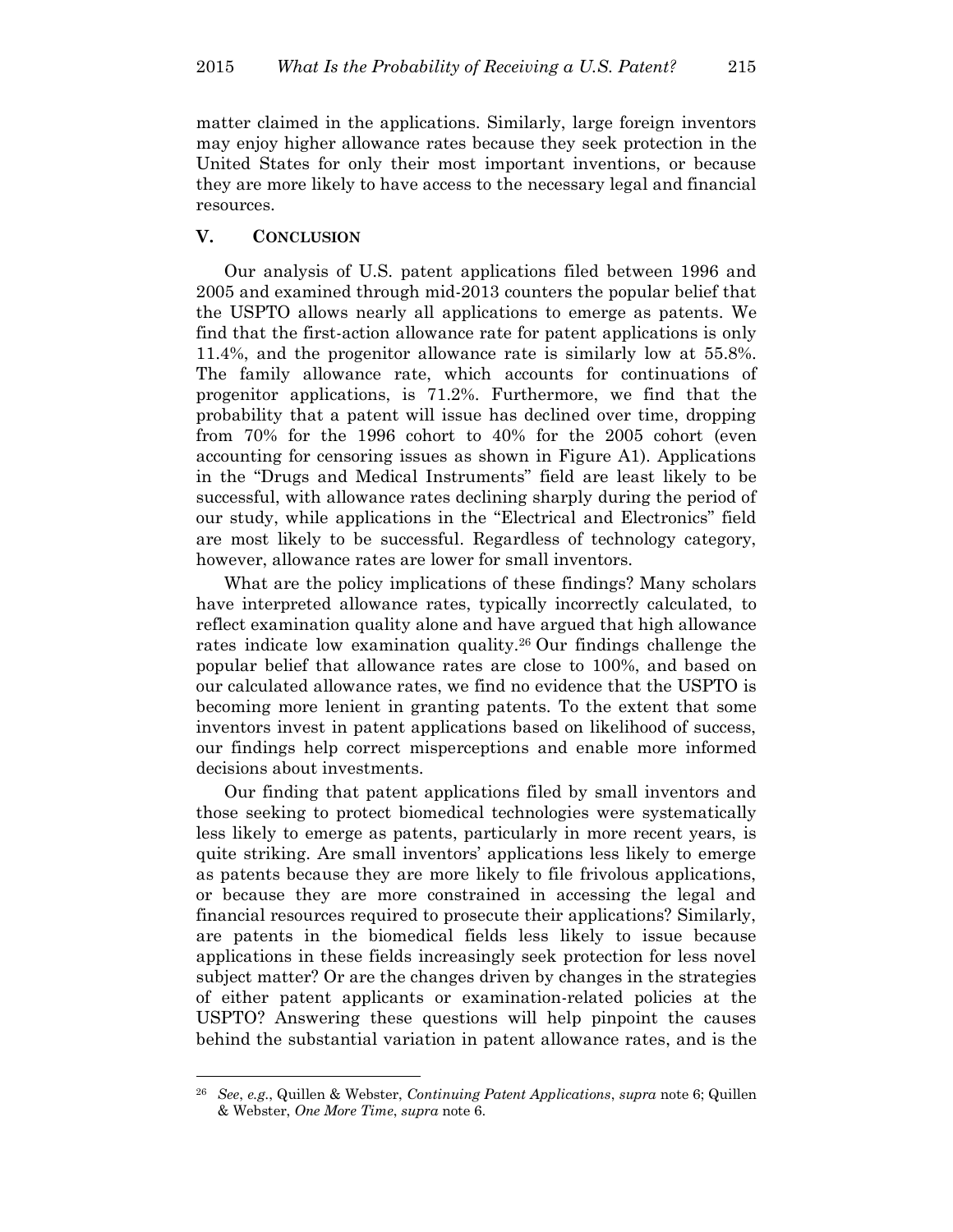next step towards developing policy responses to the variation. We leave this important investigation for future research.

Our study also suggests that policy makers should interpret patent allowance rates cautiously. Allowance rates are the product of an "opt out" system for applicants, driven not only by USPTO examination, but also by applicants' willingness to continue prosecution of their applications. Accordingly, allowance rates reflect the influence of several variables, including the patentability of the subject matter claimed, the rigor of the patent examination process, the length of application pendency, and the financial or legal costs of prosecution. As such, policymakers should recognize the difficulty of recommending changes to the examination system based on observed allowance rates. While a lenient patent examination process can impose costs on our innovation system, an overly rigorous examination process may deter inventors from seeking patents, or worse still, from investing in innovation. Achieving the right balance of encouragement and rigor will require further empirical analysis of the factors that influence fluctuations in allowance rates.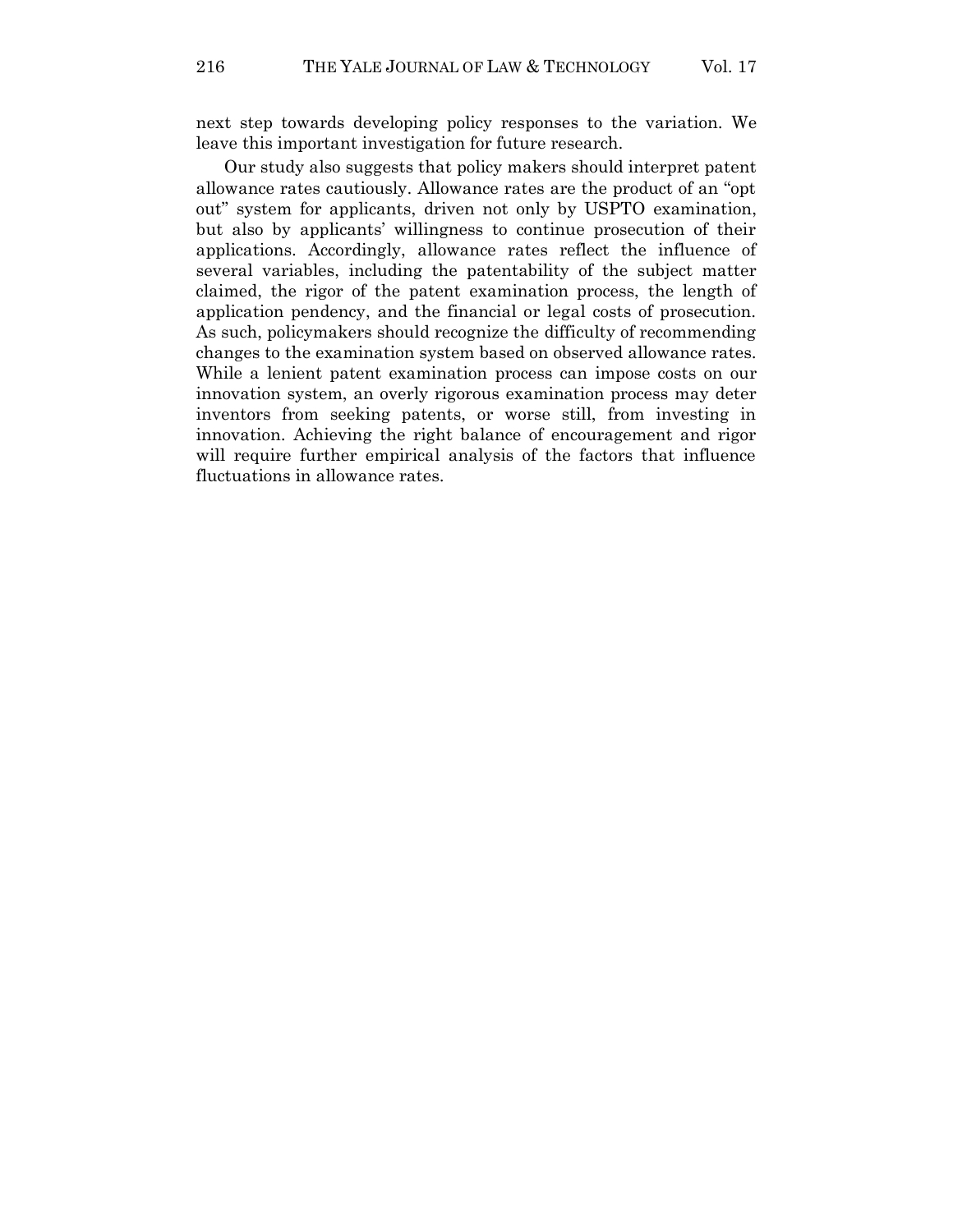# **Appendix: Supplementary Statistics**

|                                  | (A)      | (B)      | (C)      | (D)      | (E)   |
|----------------------------------|----------|----------|----------|----------|-------|
| (A) First-Action Allowance Rate  |          |          |          |          |       |
| Progenitor Allowance Rate<br>(B) | 0.949    |          |          |          |       |
| Family Allowance Rate            | 0.950    | 0.998    |          |          |       |
| (D) Percent Change in Real GDP   | 0.352    | 0.482    | 0.515    |          |       |
| (E) Total Pending Applications   | $-0.925$ | $-0.994$ | $-0.992$ | $-0.505$ |       |
| (F) Total Pendency               | $-0.925$ | $-0.967$ | $-0.963$ | $-0.349$ | 0.971 |

## **Table A1: Correlations Between Allowance Rates and Environmental Covariates, 1996-2005**

*Table A1 shows contemporaneous correlations between allowance rates and potential environmental determinants of allowance rates. All variables are measured annually. "Total Pending Applications" refers to the stock of patent applications filed and undergoing the examination process for the given year. "Total Pendency" refers to the average time, in months, between patent application date and patent disposal date during the entry year of the progenitor applications.* 

| Year | Applications | Serialized Continuations |            |         |       | Non-<br>serialized      | Either       |
|------|--------------|--------------------------|------------|---------|-------|-------------------------|--------------|
|      |              | CON                      | <b>CIP</b> | DIV     | Any   | Continuations<br>(RCEs) | Continuation |
| 1996 | 146,260      | 6.9%                     | 5.6%       | 6.5%    | 17.7% | 11.2%                   | 24.9%        |
| 1997 | 166,232      | 5.8%                     | 5.3%       | 6.7%    | 16.5% | 12.1%                   | 25.6%        |
| 1998 | 182,717      | 6.3%                     | $5.0\%$    | 6.8%    | 16.9% | 13.4%                   | 26.9%        |
| 1999 | 197,704      | 6.9%                     | $5.0\%$    | 6.9%    | 17.5% | 14.5%                   | 28.3%        |
| 2000 | 222,480      | 7.1%                     | 4.8%       | 6.5%    | 17.2% | 15.7%                   | 29.0%        |
| 2001 | 232,668      | 7.1%                     | 4.4%       | 6.5%    | 16.9% | 17.4%                   | 30.3%        |
| 2002 | 233,246      | 6.7%                     | 4.4%       | $6.1\%$ | 16.1% | 19.7%                   | 31.5%        |
| 2003 | 235,861      | 6.3%                     | 4.1%       | $5.1\%$ | 14.6% | 24.1%                   | 33.7%        |
| 2004 | 250,338      | 6.3%                     | $3.4\%$    | 4.9%    | 13.7% | 27.3%                   | 35.6%        |
| 2005 | 278.160      | 6.5%                     | 2.7%       | 4.7%    | 13.2% | 29.2%                   | 37.1%        |

## **Table A2: Progenitor Applications and Related Continuation Applications, 1996-2005**

*Table A2 shows the number of progenitor applications filed per year and the percentage of progenitor applications from each cohort that resulted in continuations.*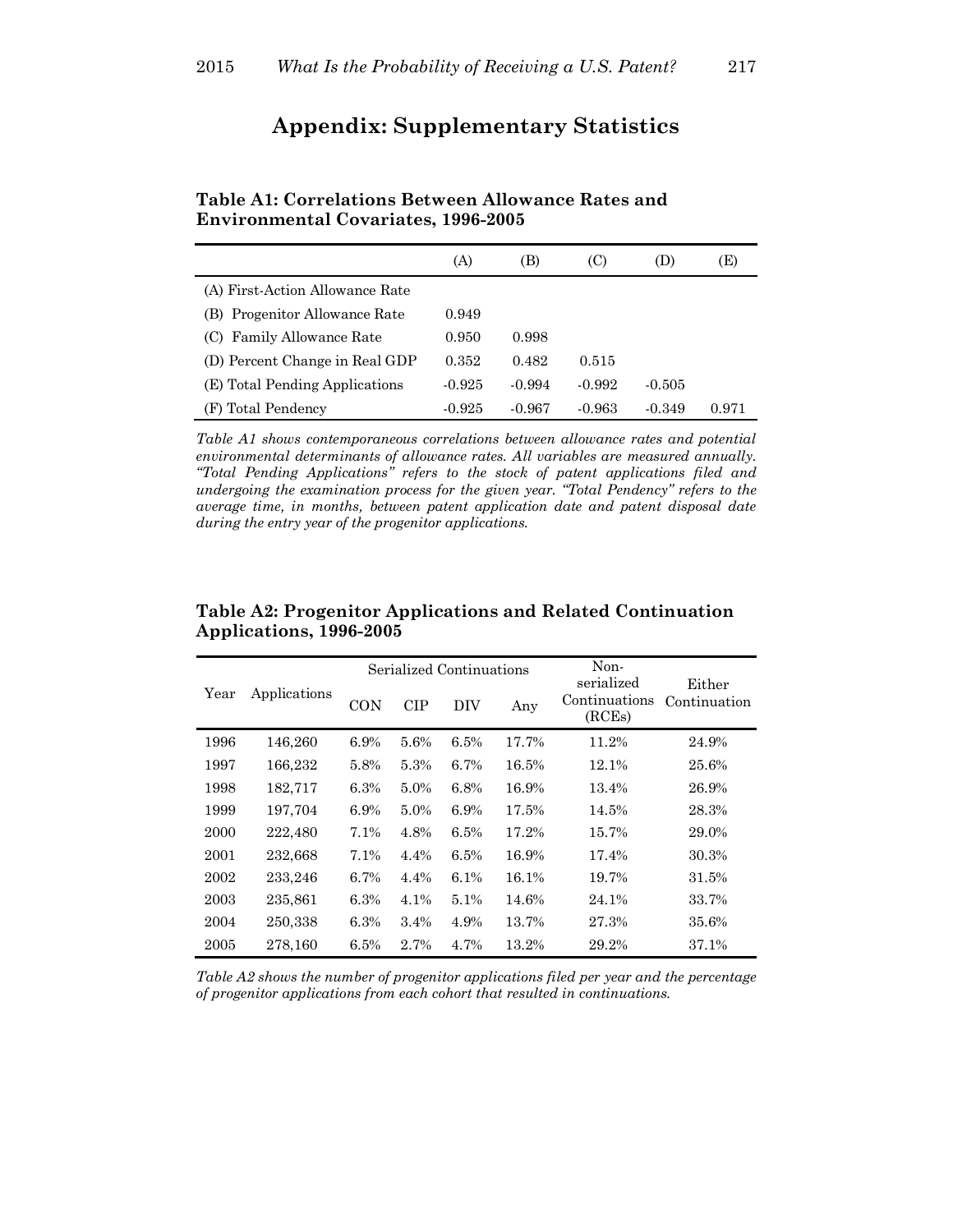|                            | Applications |       |            | Serialized Continuations (%) | Non-<br>serialized | Either                       |                   |
|----------------------------|--------------|-------|------------|------------------------------|--------------------|------------------------------|-------------------|
| Technology<br>Field        |              | CON   | <b>CIP</b> | DIV                          | Any                | Contin-<br>uations<br>(RCEs) | Contin-<br>uation |
| Chemical                   | 245,150      | 6.0%  | 5.3%       | 9.2%                         | 19.1%              | 18.2%                        | 32.8%             |
| Drugs &<br>Medical         | 227,936      | 12.8% | 8.2%       | 10.0%                        | 28.2%              | 24.5%                        | 44.1%             |
| Computers<br>& Comm.       | 611,046      | 8.3%  | 3.2%       | 3.6%                         | 14.1%              | 26.7%                        | 36.0%             |
| Electrical &<br>Electronic | 402,401      | 4.7%  | 3.0%       | 7.7%                         | 14.5%              | 16.4%                        | 27.5%             |
| Mechanical                 | 311,040      | 3.9%  | 3.8%       | 4.9%                         | 11.9%              | 13.2%                        | 22.7%             |
| Others                     | 348,093      | 4.6%  | 5.2%       | 4.2%                         | 13.2%              | 13.4%                        | 23.7%             |

**Table A3: The Use of Continuation Applications Across Technology Fields, 1996-2005**

*Table A3 shows the number of progenitor applications filed in each NBER patenttechnology field and the percentage of progenitor applications that resulted in continuations.*

|                   | Applications |      |            | Serialized Continuations (%) | Non-<br>serialized | Either                       |                   |
|-------------------|--------------|------|------------|------------------------------|--------------------|------------------------------|-------------------|
| Applicant<br>Type |              | CON  | <b>CIP</b> | DIV                          | Any                | Contin-<br>uations<br>(RCEs) | Contin-<br>uation |
| Large<br>Foreign  | 838,210      | 4.4% | 1.3%       | 5.9%                         | 11.2%              | 21.1%                        | 29.1%             |
| Small<br>Foreign  | 207,460      | 3.7% | 3.7%       | 2.9%                         | 9.7%               | 12.1%                        | 19.3%             |
| Large US          | 668,527      | 9.2% | 5.2%       | 7.6%                         | 20.4%              | 23.0%                        | 37.6%             |
| Small US          | 431,469      | 8.2% | 9.2%       | $5.0\%$                      | 20.5%              | 14.3%                        | 30.0%             |

## **Table A4: The Use of Continuation Applications Across Applicant Types, 1996-2005**

*Table A4 shows the number of progenitor applications filed by applicant type and the percentage of progenitor applications that resulted in continuations.*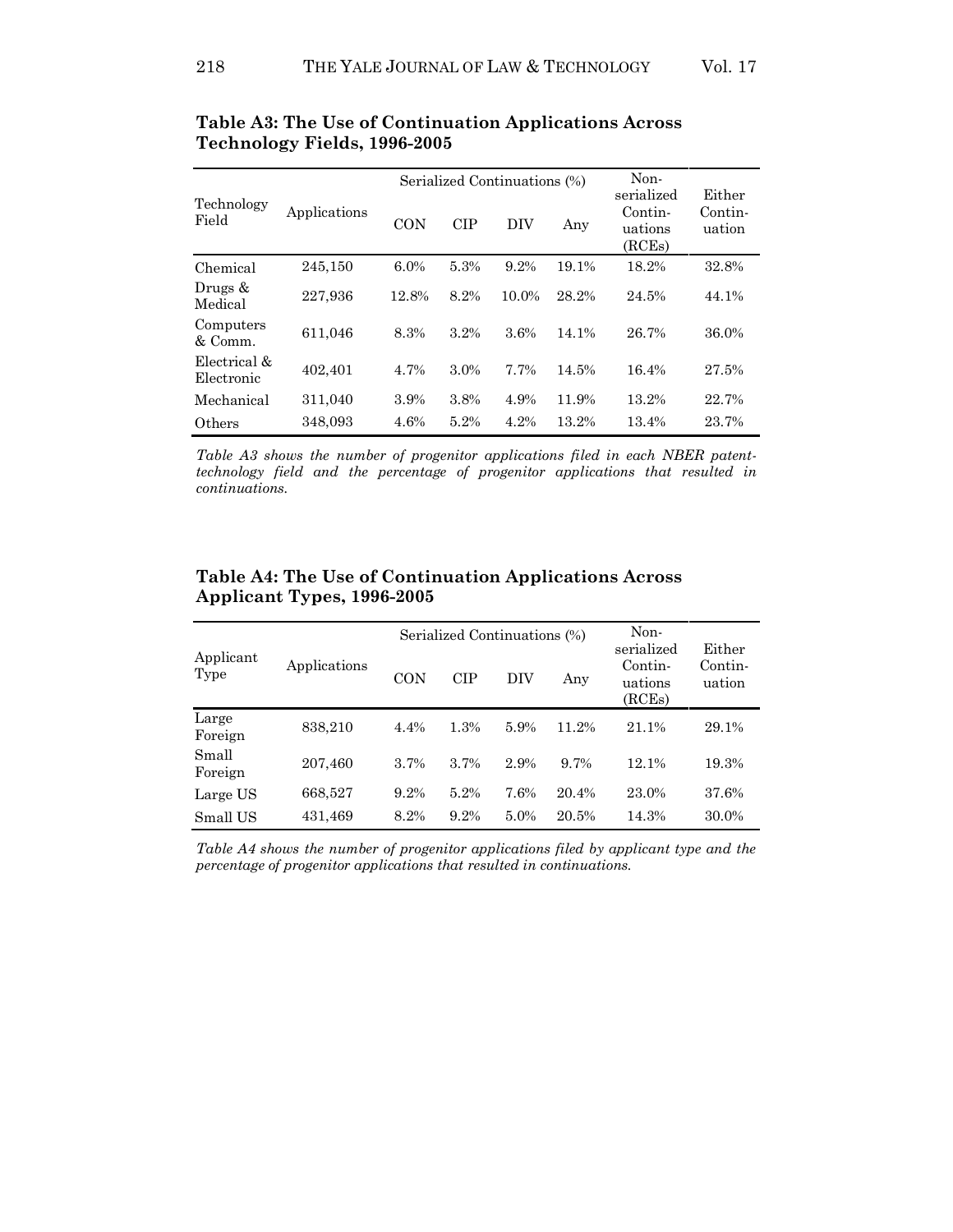| Technology<br>Field | Applicant<br>Type | Applications | <b>First Action</b> | Progenitor Family |       |
|---------------------|-------------------|--------------|---------------------|-------------------|-------|
|                     | Large Foreign     | 112,598      | 11.0%               | 59.6%             | 75.4% |
| Chemical            | Large U.S.        | 76,595       | 11.3%               | 57.2%             | 74.1% |
|                     | Small Foreign     | 20,245       | 11.6%               | 52.9%             | 64.4% |
|                     | Small U.S.        | 35,712       | 9.7%                | 52.4%             | 65.8% |
|                     | Large Foreign     | 244,453      | 11.7%               | 54.5%             | 74.0% |
| Computers $\&$      | Large U.S.        | 251,253      | 8.9%                | 51.8%             | 74.1% |
| Comm.               | Small Foreign     | 32,847       | 9.6%                | 37.7%             | 48.9% |
|                     | Small U.S.        | 82,493       | 6.4%                | 34.5%             | 49.6% |
|                     | Large Foreign     | 62,142       | 5.3%                | 45.0%             | 63.6% |
| Drugs &             | Large U.S.        | 69,632       | 6.0%                | 43.1%             | 62.7% |
| Medical             | Small Foreign     | 27,372       | 5.7%                | 39.9%             | 55.4% |
|                     | Small U.S.        | 68,790       | 5.6%                | 41.5%             | 58.3% |
|                     | Large Foreign     | 204,125      | 15.5%               | 67.7%             | 83.3% |
| Electrical &        | Large U.S.        | 122,529      | 14.2%               | 69.3%             | 84.5% |
| Electronics         | Small Foreign     | 30,489       | 17.0%               | 57.7%             | 65.2% |
|                     | Small U.S.        | 45,258       | 13.1%               | 60.0%             | 71.1% |
|                     | Large Foreign     | 128,328      | 15.1%               | 68.8%             | 82.1% |
| Mechanical          | Large U.S.        | 74,681       | 14.1%               | 67.2%             | 80.5% |
|                     | Small Foreign     | 40,274       | 15.8%               | 56.2%             | 63.7% |
|                     | Small U.S.        | 67,757       | 12.0%               | 57.1%             | 65.9% |
|                     | Large Foreign     | 86,564       | 11.3%               | 60.7%             | 74.6% |
|                     | Large U.S.        | 73,837       | 9.9%                | 56.5%             | 71.9% |
| Others              | Small Foreign     | 56,233       | 13.5%               | 51.1%             | 57.7% |
|                     | Small U.S.        | 131,459      | 9.5%                | 49.3%             | 57.4% |

**Table A5: Allowance Rates Across Applicant Types and Technology Fields, 1996-2005**

*Table A5 shows the number of progenitor applications filed in each of the six NBER patent-technology fields by applicant type and the percentage of each type's applications that produced the different types of continuations.*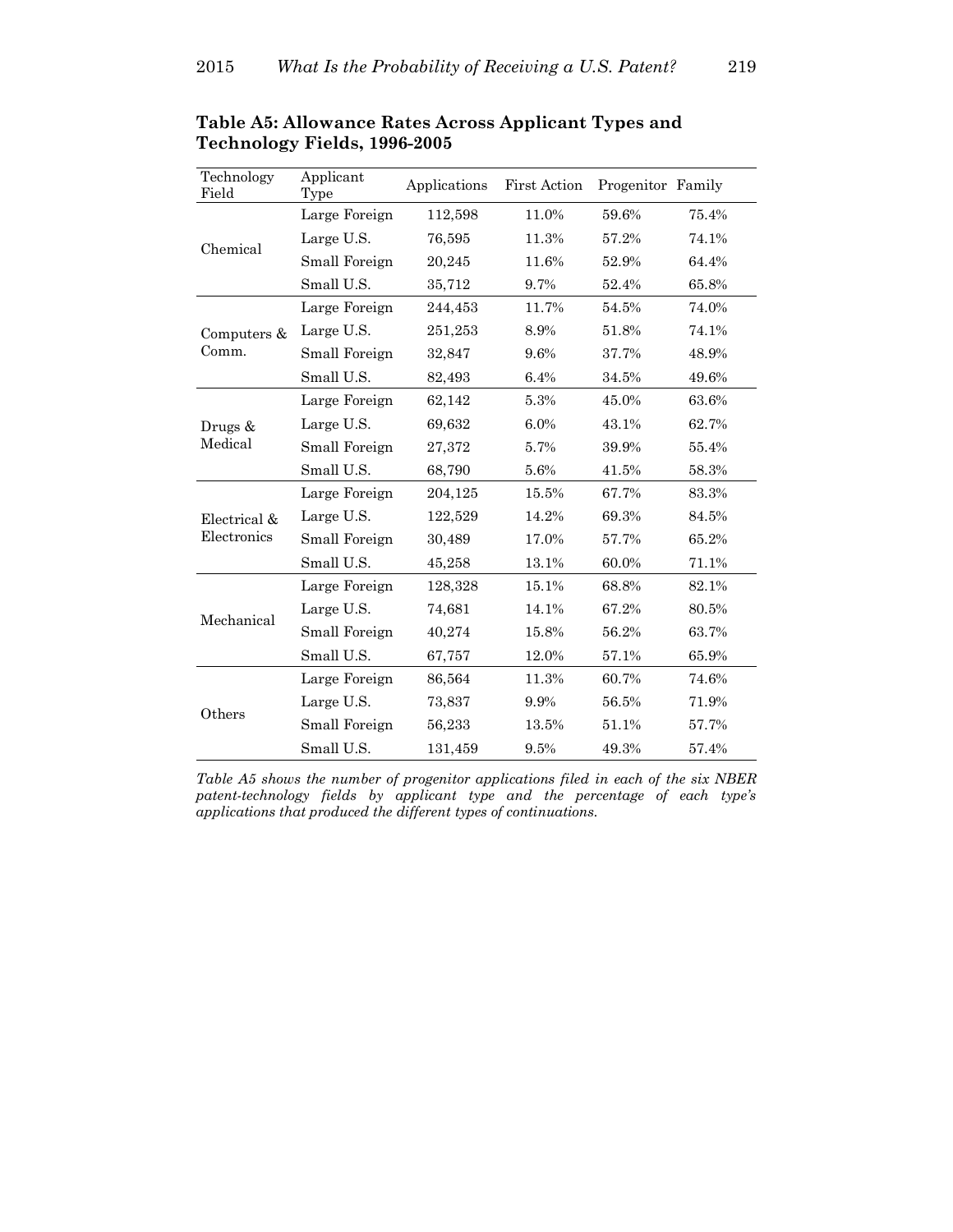

**Figure A1: Trends in Allowance Rates with Adjustments for Censoring, for Applications Filed Between 1991-2010**

*Figure A1 shows trends in the three types of allowance rates for the 4.2 million applications filed at the USPTO for the first time between 1991-2010. A significant number of applications filed after 2005 were pending as of June 30, 2013; the dotted lines (for the first-action allowance rate and the progenitor allowance rate) represent the corresponding rates if all pending applications are, in fact, allowed. These dotted lines represent the highest possible allowance rates. For progenitor applications that produced pending continuation applications, we assume that every pending continuation application will eventually be allowed. The dashed line therefore represents the highest possible family allowance rate.*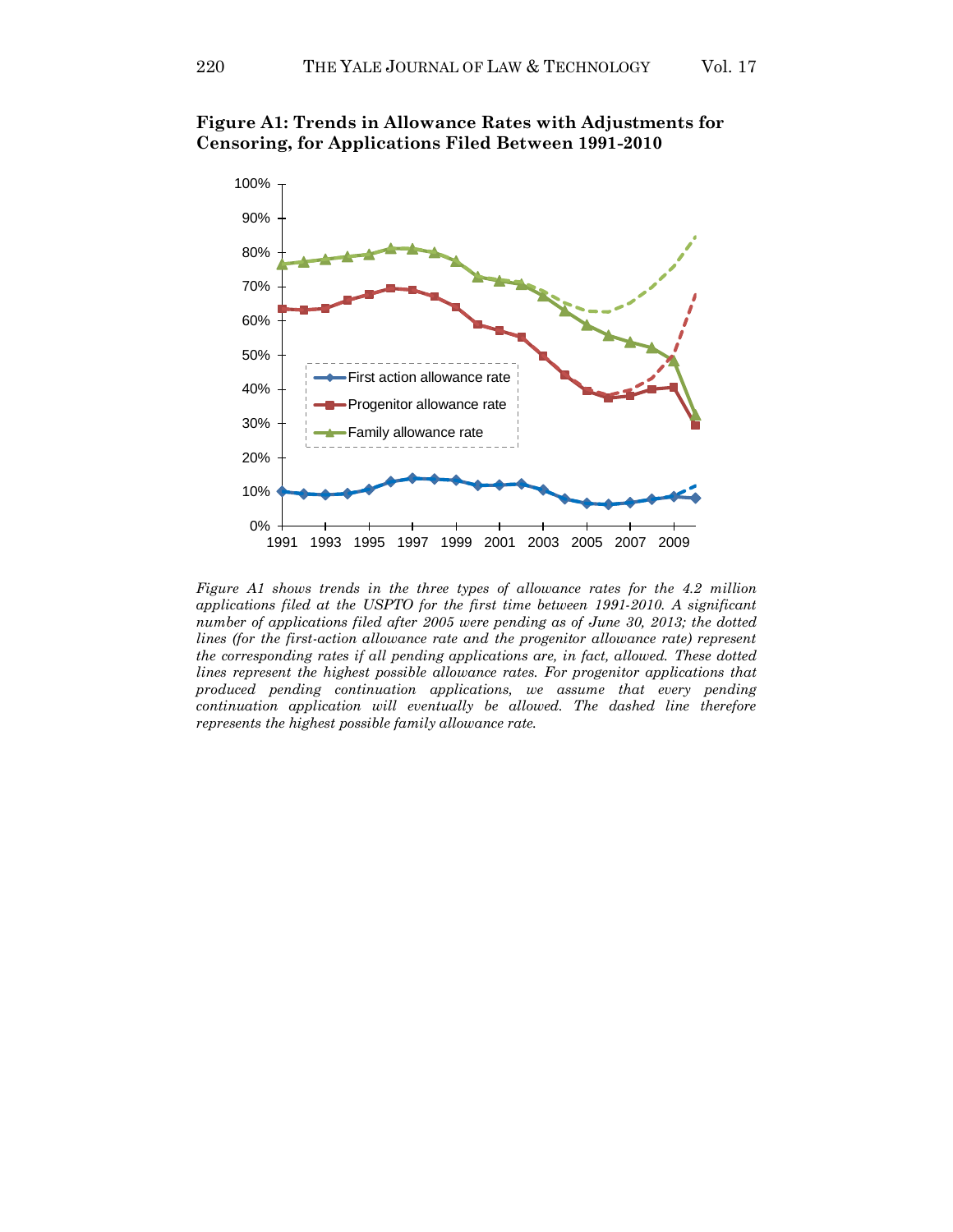

**Figure A2: Trends in First-Action Allowance Rate by Technology Field**

**Figure A3: Trends in Progenitor Allowance Rate by Technology Field**

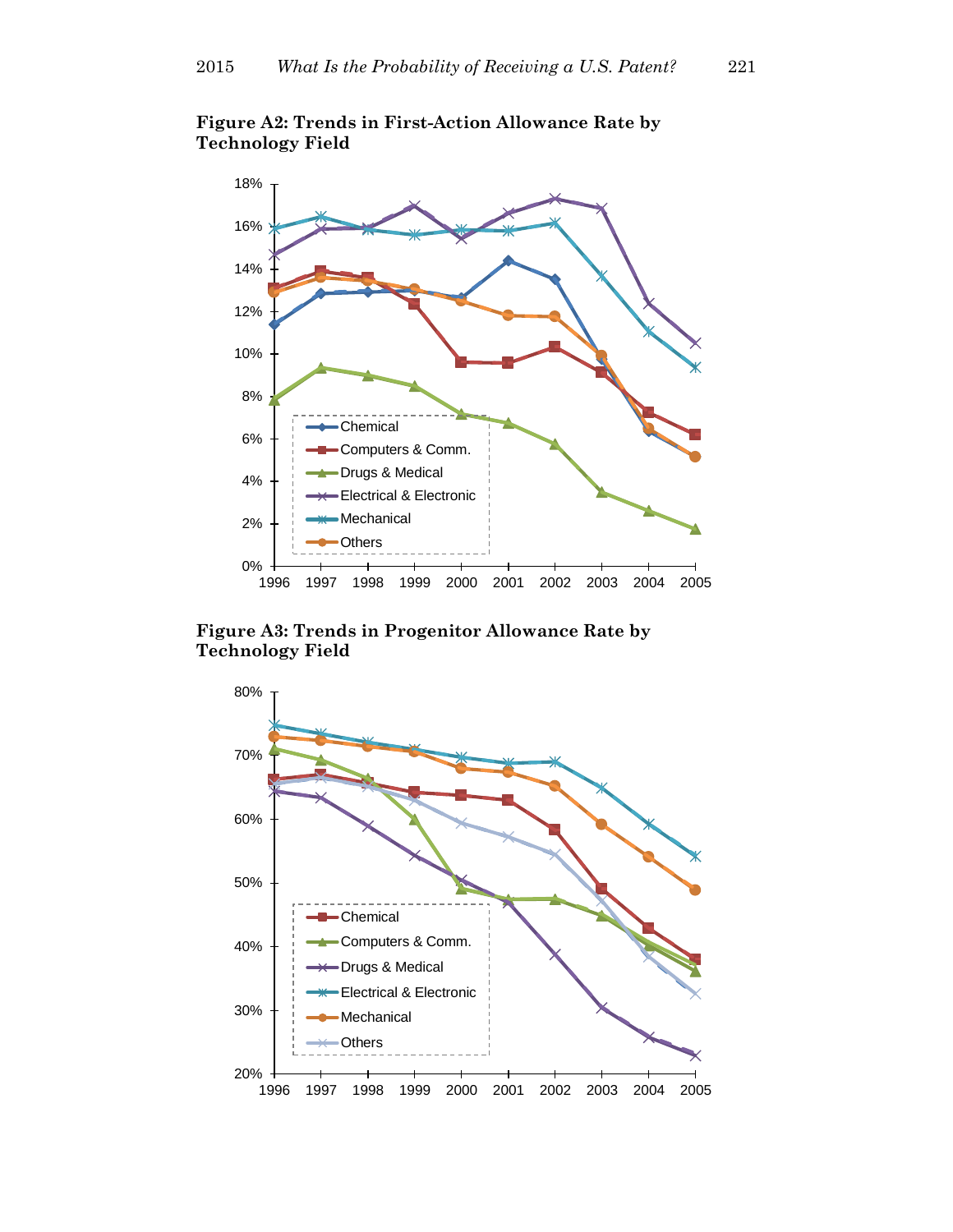

**Figure A4: Trends in Family Allowance Rate by Technology Field**

**Figure A5: Trends in First-Action Allowance Rate by Applicant Type**